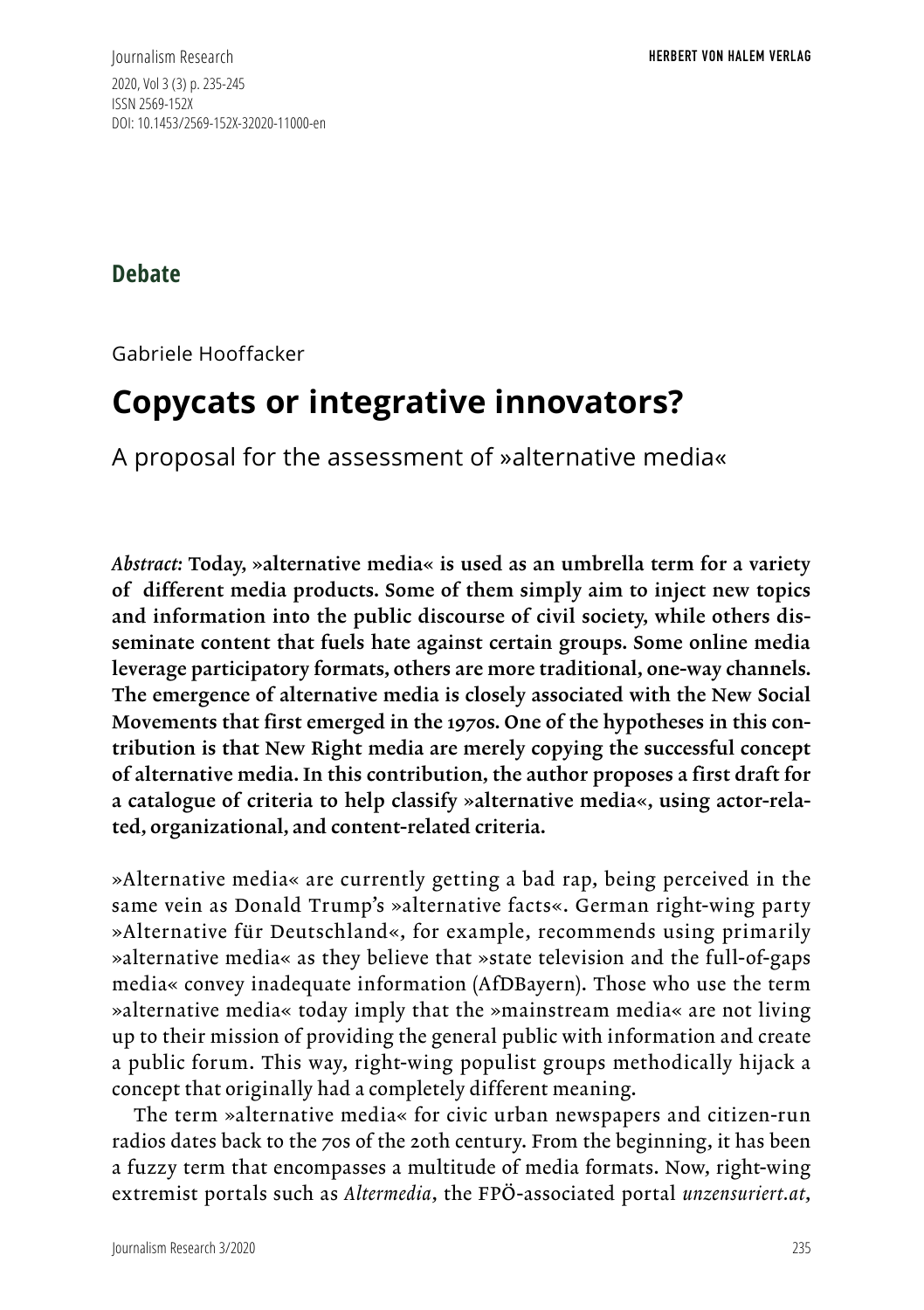or the right-wing populist blog PI-News have claimed the term for themselves. As a consequence, these and other media, like *Nachdenkseiten*, Ken Jebsen's video channel, *Rubikon*, *NuoViso*, or *RT Deutsch* are all lumped together and often labeled as »conspiracist« by various actors, from communication or political science publications to websites devoted to religious or journalistic practice and media criticism.

In this contribution, the author proposes a first draft of a catalogue of criteria to help classify »alternative media«: Are they participatory formats encouraging citizens' participation? Or are they PR machines with their own agenda? Who controls the platforms they use, what is their media policy framework? Is the use of such media truly innovative and integrative? What are the goals of the producers of such »alternative« media? For context, I will now retrace a quick history of alternative media from the 1970s to the present day.

Definitions and state of research

Overall, it is noticeable that until about 2010, the innovative and integrative power of alternative media was assessed rather optimistically, especially with regard to the Web 2.0. No later than 2015, however, journalism studies as well as communication and other social sciences began pivoting towards more pessimistic assessments as they witnessed the rise of Pegida, the AfD, and a popularization of the term »lying press.

Heinz Bonfadelli points out that many publications on the impact of media publics, such as the »formation of a shared topic agenda in civil society, the diffusion of shared knowledge, or influence on the public or public opinion« (Bonfadelli 2019) are based on normative assumptions that can go both ways – in a positive as well as a negative direction. The assumption is that both centripetal and centrifugal effects are at work, and both can be interpreted positively or negatively.

Bonfadelli states the hypothesis of a growing knowledge gap: As the flow of information on a topic in a society increases, knowledge about it does not spread evenly throughout society. Instead, the knowledge gaps between the different social segments with their varying degrees of educational and intellectual affinity deepen further (cf. Bonfadelli 2019). He contrasts this negative view with the positive uses-and-gratifications approach: »In contrast, the uses-and-gratifications approach considers it positive that people consume and use media actively and purposefully in a variety of ways, emphasizing the interactive participatory potential of online communication and Web 2.0.« (Bonfadelli 2019)

From this, we could derive as a criterion the ability and willingness of a civil society medium to integrate into the general public.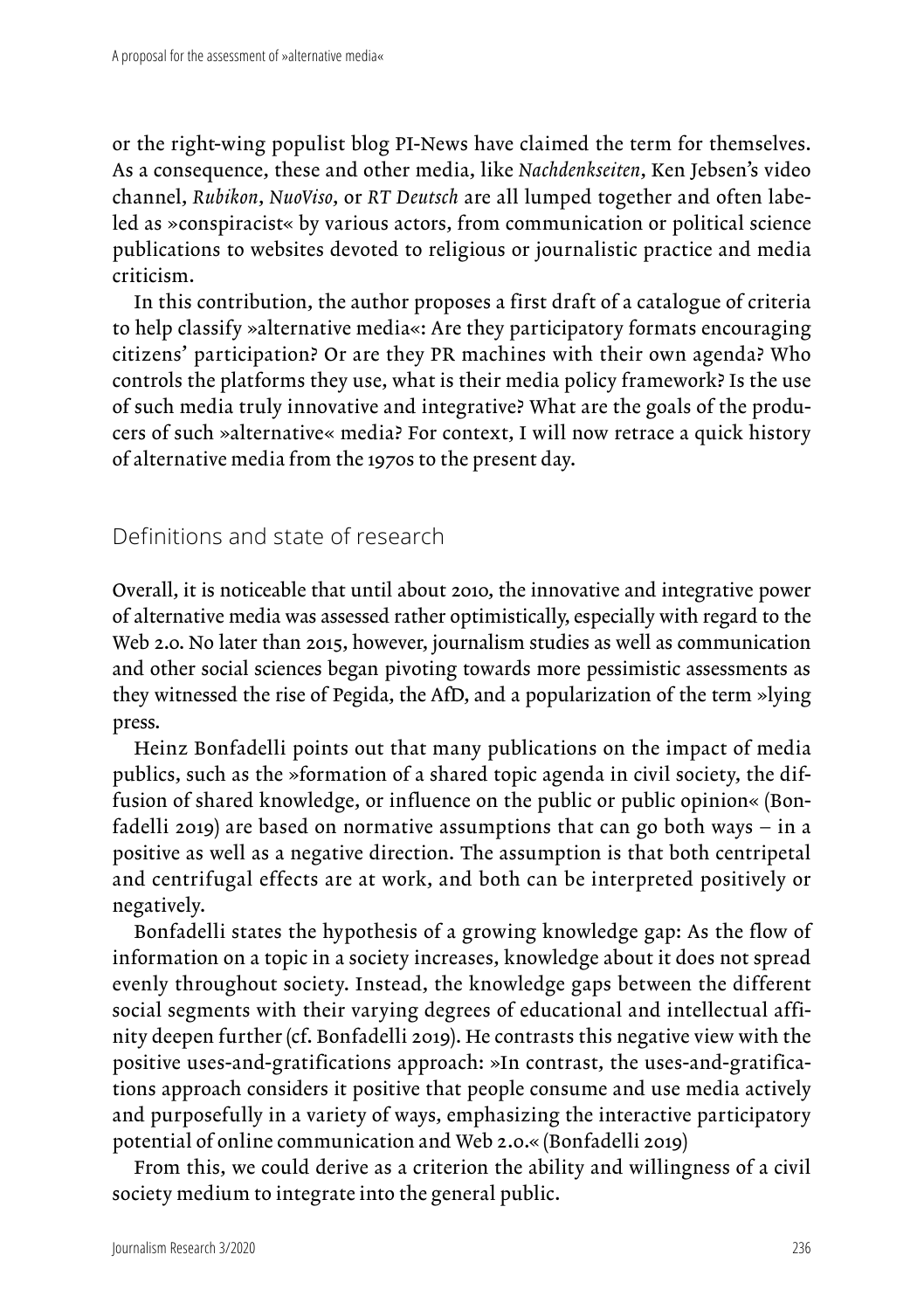Writing from a political science angle, Ulrich Sarcinelli states that »access to the media has become easier for non-established actors, but reaching a mass public for all is more difficult due to a larger and more compartmentalized media offering« (Sarcinelli 2008). This could explain a growing resentment among right-wing populists and their supporters that their own »alternative media« sometimes achieve great reach, yet in their opinion, traditional media do not cover them enough, or not at all. The question is to what degree that is really intentional.

On several occasions, Sven Engesser and Jeffrey Wimmer have addressed the question where the counter-public falls in the publicity concepts of communication science (cf. Engesser/Wimmer 2009). They consider the various levels of participatory forms and formats to be a constitutive element. The different degrees of participation can be differentiated by their respective degree of responsibility (cf. Hooffacker 2018).

»Citizen Journalism« is another term that may cause confusion, as Christoph Neuberger has noted (see Neuberger 2012). Steve Outing uses a broader concept of Citizen Journalism. »Outing includes the entire range of journalistically relevant communication by non-professionals, also in the context of professional journalistic media.« (as cited in Hooffacker 2018)

In its narrower sense, as defined by Joyce Y. M. Nip, Citizen Journalism ist the production of news by citizens independently from professional journalism. We must thus distinguish between participatory formats offered within the framework of traditional mass media and participation offered via the actor's own media. Early on, the »alternative press« of the 1970s demanded that the conception, creation, and production of »alternative« media products be left entirely in the hands of civil society actors (see Hooffacker/Lokk 1989). This, too, provides us with criteria to classify alternative media.

#### A quick trip back in time

The following section is an abridged excerpt from a 1989 handbook, which the author published together with Peter Lokk as a guide for high school, college, and city newspapers (cf. Hooffacker/Lokk 2009).

After 1945, US-style student newspapers began to emerge in West Germany as a result of Allied re-education efforts. From the early 1960s, leaflets, newspapers, and magazines by high school and college students became a political medium. A plethora of micro- and alternative newspapers cropped up in the German-speaking world as student revolts took to the streets. In 1974, Peter Engel and W. Christian Schmitt identified about 250 alternative newspaper for the period since 1965 (cf. Engel/Schmitt 1974). In 1986, the alternative press directory, published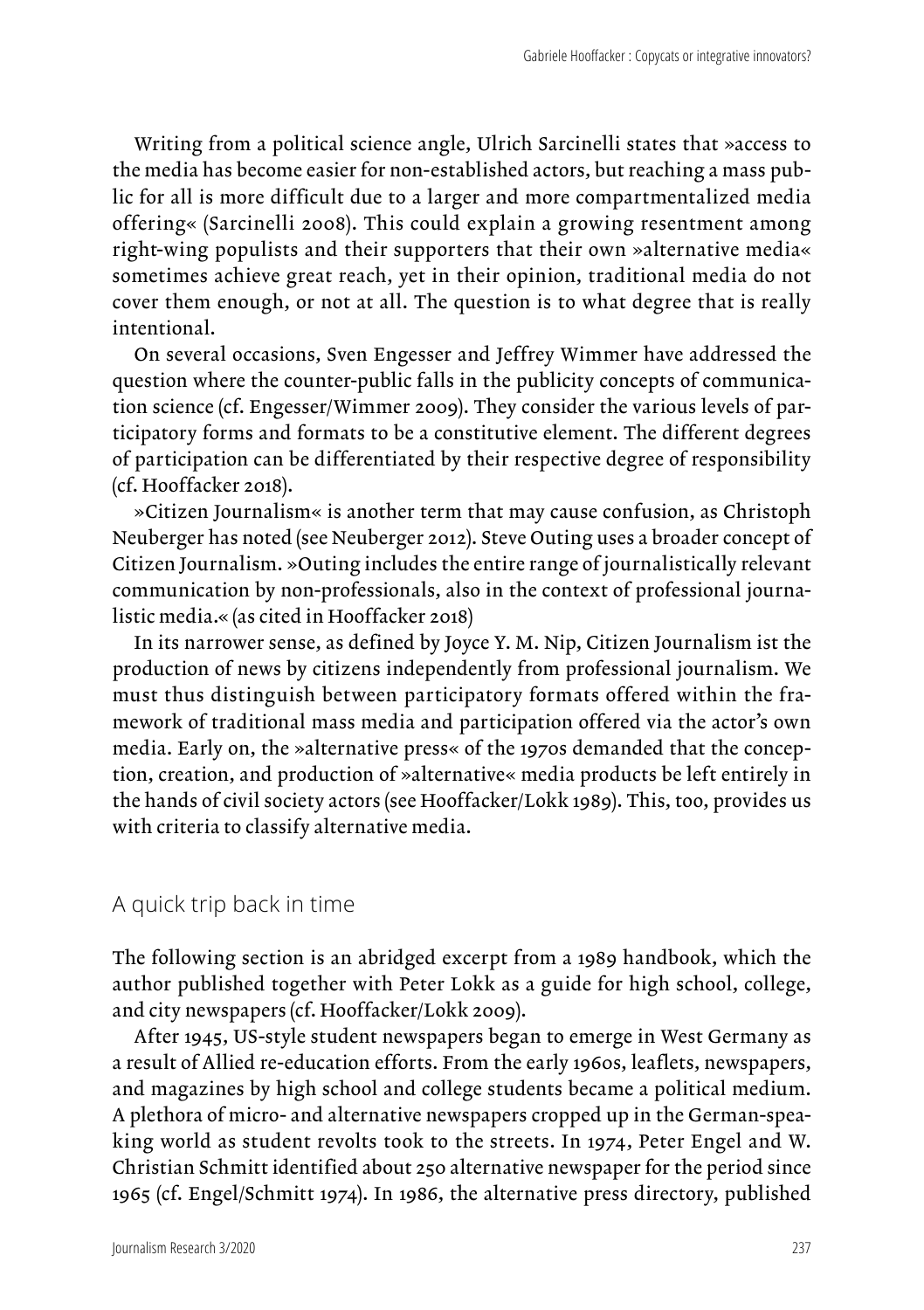by the »Information Service for Unreported News« (ID) listed approximately 600 newspapers and magazines with more or less regular publication intervals (cf. Diederich/Schindowski 1986).

City newspapers, such as the *Blatt* in Munich, *Klenkes* in Cologne, or *De Schnüss* in Bonn, all emerged in the 1970s and explicitly saw themselves as a counter-public, as is evident in their moniker »Stattzeitungen«, a pun on the homophones »Stadt« – city, and »Statt« – instead, or alternatively. They reached circulations of up to 20,000 copies. Their purpose was to provide a forum for groups that received no coverage by the local press. »The topics they covered thus also became acceptable to the established press: from the nation's inept grappling with its Nazi past to environmentalism and the anti-nuclear movement. Specialization set in, leading to the creation of separate magazines for the women's movement, renters' associations, environmental and ecological groups, etc.« (Hooffacker/ Lokk 2009).

Since the 1980s, this »grass-roots counter-public« has extended to other media. Alternative radio stations such as *Radio Dreyeckland* in Freiburg or *Radio Z* in Nuremberg, often supported by an association, emerged as »community media«. In various federal states, citizens' stations were enshrined in law and endowed with solid financial resources (see Förster 2017). Concepts of public and counter-public from the same period in the GDR have not yet been sufficiently researched and received (cf. Meyen 2013, 2019).

It was pioneers from the hacker scene alongside representatives of the alternative press who first leveraged data networks and online platforms. In the US, it was *The Well*, which originated from a handbook of alternative projects (cf. Rheingold 1994). In West Germany, mailbox networks emerged, such as the *Computernetzwerk Linksysteme* (CL-Netz), a partner of the international »Association for Progressive Communications« (APC). City newspapers and other citizen media used this network to interconnect (see Hooffacker/Lokk 2009). »Alternative« topics and media formats then found their way into the traditional media, while alternative media gradually faded into insignificance (cf. Hooffacker 2008).

Like a distorted mirror image, the innovative media projects by a critical counter-public are always followed by media projects by backward-looking, right-wing to right-extremist media producers. They adopt these media forms and formats and fill them with authoritative content. One characteristic of their messaging is hatred against specific groups (cf. Heitmeyer 2002-2011) combined with current elements of pop culture.

During the heyday of high-school newspapers, extremist right-wing leaflets of the same type were distributed in front of schools. »Right-wing rock music« was propagated as a counterpart to progressive rock music, followed by »schoolyard CDs« which were distributed free of charge. The right-wing extremist Thulenetz, set up with financial support from the German constitutional intelligence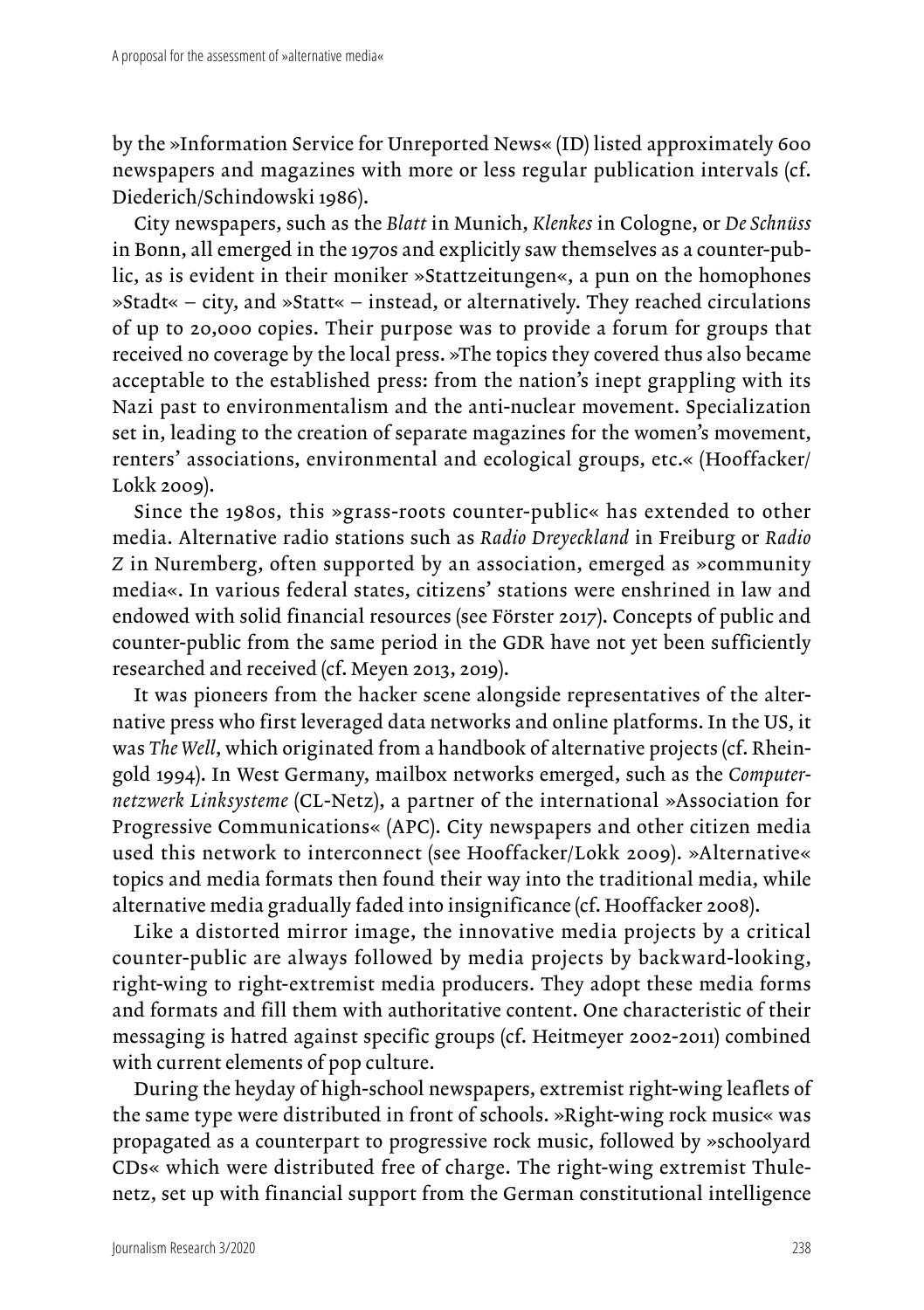service (see Aust/Laabs 2014), set out to copy the open and, at the time, successful mailbox networks such as the CL network (see Hooffacker/Lokk 1997). Rightwing extremist websites followed.

Currently, right-wing content is often distributed in the forums, groups, chats, and messenger services of third-party platforms – from Facebook to You-Tube, Reddit, Discord, or Telegram.

To the author's bewilderment, right-wing groups are often given credit for using these media innovatively. Given the omnipresence of the internet (which is about 30 years old), of Web 2.0 (almost 20 years old) as well as the smartphone (which has been around for more than a decade), it no longer seems appropriate to speak of »new media«. The new right-wing media producers are rather »copycats« of the alternative media.

#### Criteria for alternative media

There is extensive research on the topic of the internet and participation, for which Christoph Neuberger developed theoretical foundations (cf. Neuberger 2007, 2010, 2014). Amongst more recent communication science publications, we should mention Wolfgang Schweiger (Schweiger 2017); for political science, Kathrin Voss (Voss 2014). »Social« networks are often generally regarded as a platform for alternative media (see Hauser, Opilowksi/Wyss 2019).

As early as 2011, Marisol Sandoval warned against making participation the only defining criterion of alternative media because participation is not always emancipatory, not even on the internet. Like Engesser and Wimmer (Engesser/ Wimmer 2009: 45), she points out the existence of right-wing extremist online portals. While Engesser and Wimmer focus primarily on structural criteria, Sandoval also includes messaging in addition to economic criteria, defining alternative media as critical media (see Sandoval 2011).

Anyone looking at media products as diverse as Ken Jebsen's video channel *KenFM*, *Nachdenkseiten*, *PI-News* or *Rubikon* will soon notice that these criteria fully or partially apply to »new« as well as »old« alternative media, to »left-wing« as well as »right-wing«, to educative as well as backward-looking or right-wing populist media. The decisive factor here is how the term »critical« is filled with meaning. For example, Pegida protesters or AfD have repeatedly been described as »asylum-policy critics«, participants at protests against pandemic mitigation measures have been labeled as »Corona critics«. The usefulness of the term »critical recipients« is therefore limited.

The jury conferring the »Alternative Media Award« also faced the challenge of defining alternative media. Awarded since 2000, this prize was established by members of Germany's alternative scene (city newspapers, community radios).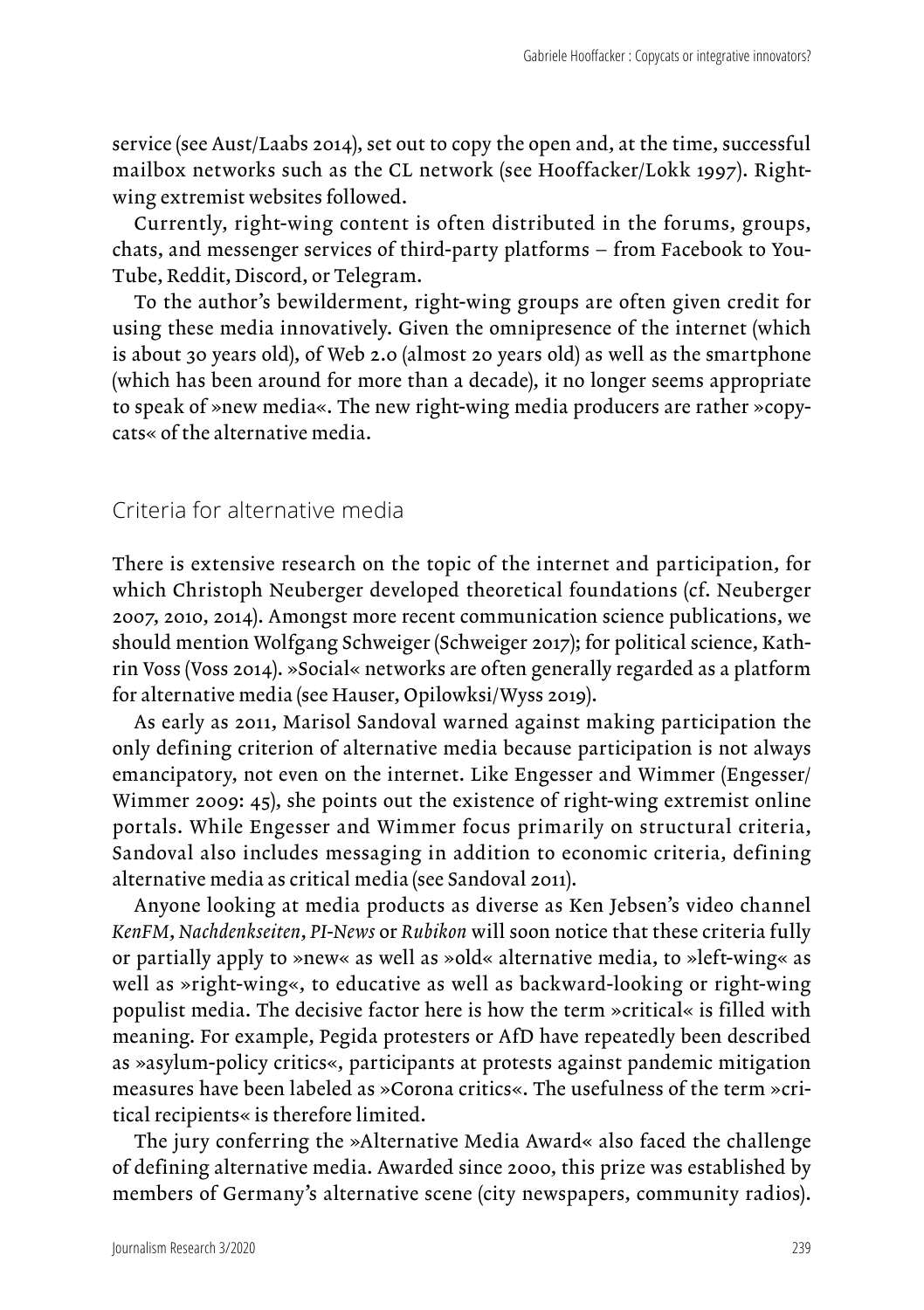|                   |                            | Commercial<br>mainstream media            | Ideal-typical<br>alternative media |
|-------------------|----------------------------|-------------------------------------------|------------------------------------|
| <b>Structures</b> | Economic<br>product format | Commercial product                        | Non-commercial media<br>product    |
|                   | Content                    | Tendency to offer<br>ideological contents | Government-critical<br>contents    |
| Actors            | Recipients                 | Many recipients                           | Critical recipients                |
|                   | Producers                  | Few producers                             | Critical producers                 |

#### Table 1: **Characteristics of alternative media**

Characteristics of alternative media according to Sandoval (2011)

The recipients of the Alternative Media Award have been as diverse media as *Nachdenkseiten* (2009), innovative pieces from independent radio stations, such as the action format Radioballet (2003), Y-Kollektiv for Skandal bei Eliteeinheit KSK (2018), Andrea Röpke (multiple awards since 2009), Markus Beckedahl for *netzpolitik*.*org* (2010), or Peter Ohlendorf 's film *Blut muss fließen* (Blood Must Flow) on right-wing extremist concerts, as well as multiple awards for special mediacritical contributions (Patrick Gensing, Walter van Rossum, Tom Schimmek). Scandal erupted in 2017 when the jury awarded a prize to a report on Ramstein published by NuoViso (Alternativer\_Medienpreis 2000ff.). Frequently, the awardwinning contributions also include documentary films or web documentaries produced with funding from public broadcasters.

The award criteria are a blend of structural and messaging aspects. Commercial media are explicitly included. Entries must meet only one of the criteria to be eligible.

The examples show: We still lack a concise definition of alternative media. In order to exclude authoritarian, conformist, or regressive concepts of humanity, we must resort to sociological and messaging categories. For example, Henkelmann et al. examine the sociology of »conformist rebels« based on the construct of an authoritarian character (cf. Henkelmann, Jäckel, Stahl, Wünsch/Zopes 2020).

Oliver Nachtwey coined the term »regressive rebel« (cf. Nachtwey/Heumann 2019). Supporters of current right-wing populist tendencies are assigned to a profoundly backward-looking, authoritarian world view. For one, they are disappointed by what they perceive as a »weakness« of the state. At the same time, they feel that they, as a group, are being degraded and that their rights and liberties are under threat.

Nachtwey characterizes their relationship with the media and the public as follows: »The socio-political practices of regressive rebels revolve around criti-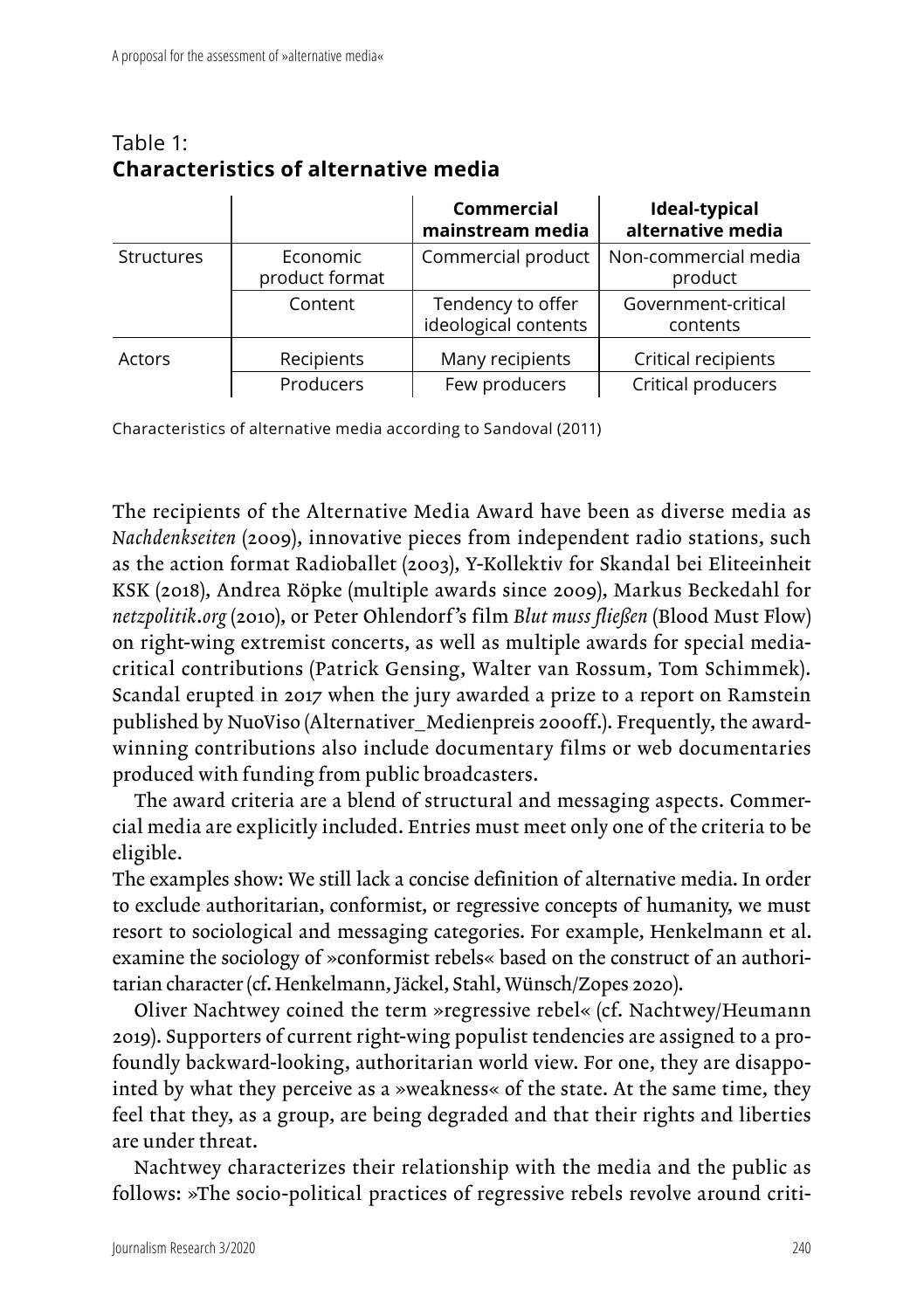## **Eligibility requirements of the Alternative Media Award**

Eligible is anyone who performs journalistic work for

- non-commercial media,
- media evolved from new social movements,
- •traditional media,
- media whose mission is emancipatory.

Submissions should meet at least one of the following criteria:

- present a topic across media, for example print / online or radio / online,
- •implement innovative formats of print, audio, video or online journalism,
- address a topic that is neglected by larger media,
- •intensively and critically address social grievances,
- address Germany's National Socialist past and its repercussions on the present day.

From the eligibility requirements (Alternativer Medienpreis 2000ff.)

cizing the media and the public. Distorted reporting by the mainstream media (especially on AfD and on issues of migration and domestic policy) turrns into the front line of ideological debate. The crisis of representation is also a crisis of established knowledge, which is why conspiracy and delusion are popular social diagnoses for regressive rebels.« (Nachtwey/Heumann 2019)

It is debatable whether these currents are really looking for »unconventional ways« to reach the public, as Nachtwey and Heumann write, or whether they are actually using quite conventional means (website, blog, Facebook, YouTube etc.). The final paragraph of this article will present a first attempt at classification.

### Draft of a catalog of criteria to assess alternative media

What are the proper criteria to classify and evaluate alternative media? I propose a categorization by actors, organization, and content. In terms of content, key criteria would be their innovative power in terms of topics and formats, whether the medium sows hatred towards certain groups (Wilhelm Heitmeyer), whether it represents an authoritarian, regressive concept of humanity, and finally, whether its aim is to integrate into the civic public or not. The following table provides an initial overview: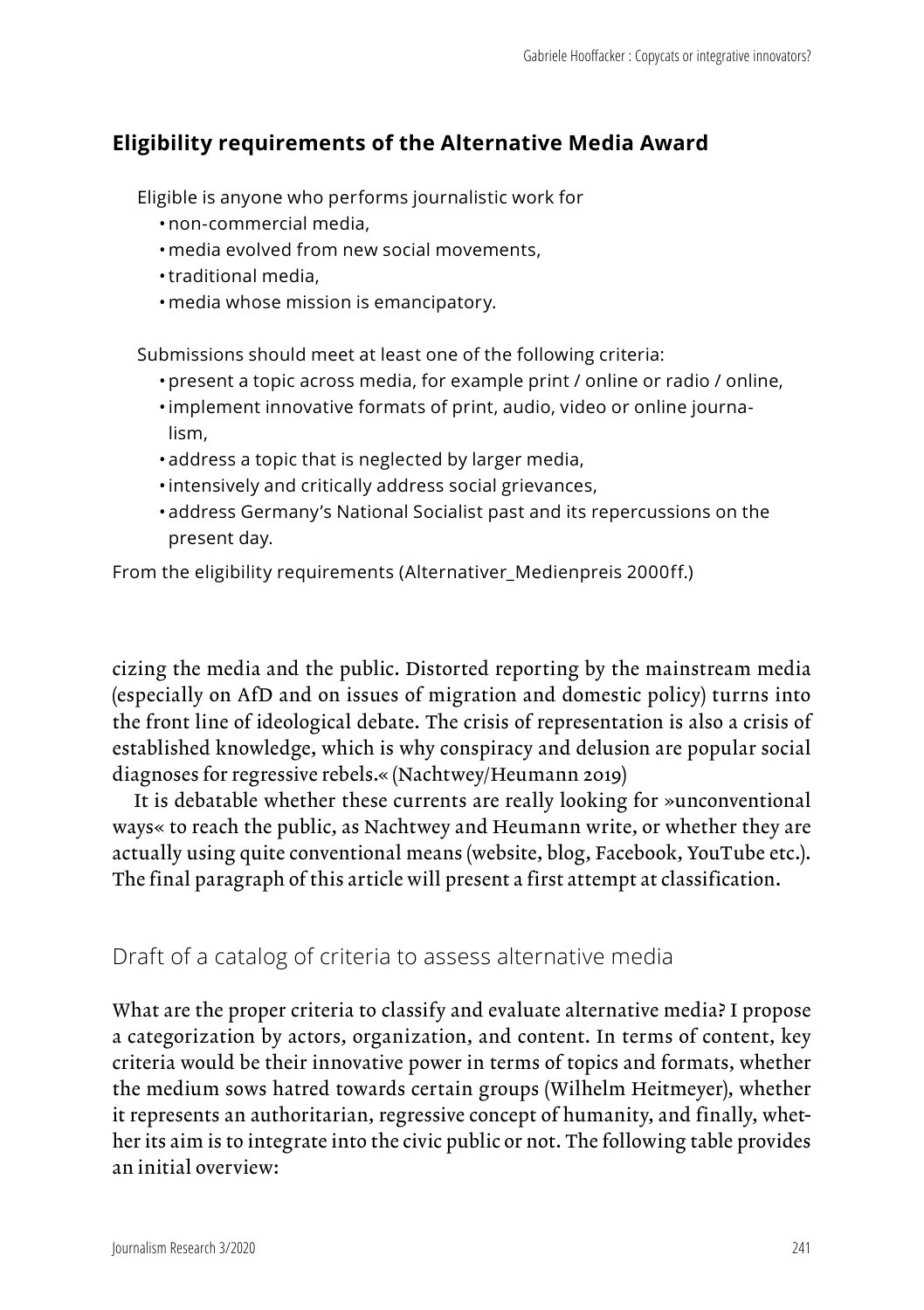|                 | Media designed entirely by non-professionals                                            |  |  |
|-----------------|-----------------------------------------------------------------------------------------|--|--|
| Actor-related   | Curated participatory forms and formats by non-pro-<br>fessionals in professional media |  |  |
|                 | Contributions by professional journalists                                               |  |  |
|                 | Channel owned and organized by non-professionals                                        |  |  |
| Organizational  | Dedicated professional channel                                                          |  |  |
|                 | Channel of a professional medium                                                        |  |  |
|                 | Channel of an organization (PR channel)                                                 |  |  |
|                 | Innovative topic setting                                                                |  |  |
|                 | Innovative format                                                                       |  |  |
| Content-related | No hatred towards specific groups                                                       |  |  |
|                 | No authoritarian, regressive concept of humanity                                        |  |  |
|                 | Objective is to integrate into the civic public (centri-<br>petal)                      |  |  |

The table can be used as a matrix. The following is an attempt to evaluate different media forms and formats that are labelled »alternative media«. For practical reasons, I selected four media with a large reach that are often described as »populist« or »conspiratorial«, which each present different characteristics: *Nachdenkseiten*, Ken Jebsen's YouTube channel *KenFM*, *PI*-*News*, and *RT deutsch*.

|                     |                                                                                               | Nachdenk-<br>seiten | <b>KenFM</b> | PI-News   | RT<br>deutsch |
|---------------------|-----------------------------------------------------------------------------------------------|---------------------|--------------|-----------|---------------|
| Actor-related       | Media designed entirely<br>by non-professionals                                               |                     |              |           |               |
|                     | Curated participatory<br>forms and formats by<br>non-professionals in pro-<br>fessional media | $\ddot{}$           |              | $\ddot{}$ |               |
|                     | Contributions by profes-<br>sional journalists                                                | $\ddot{}$           | $+$          | $+$ (?)   | $\ddot{}$     |
| Organizatio-<br>nal | Channel owned and<br>organized by non-profes-<br>sionals                                      | $\ddot{}$           |              |           |               |
|                     | Dedicated professional<br>channel                                                             |                     | $\ddot{}$    | $\ddot{}$ |               |
|                     | Channel of a professional<br>medium                                                           |                     | $\ddot{}$    |           |               |
|                     | Channel of an organiza-<br>tion (PR channel)                                                  |                     |              | - (?)     | $\ddot{}$     |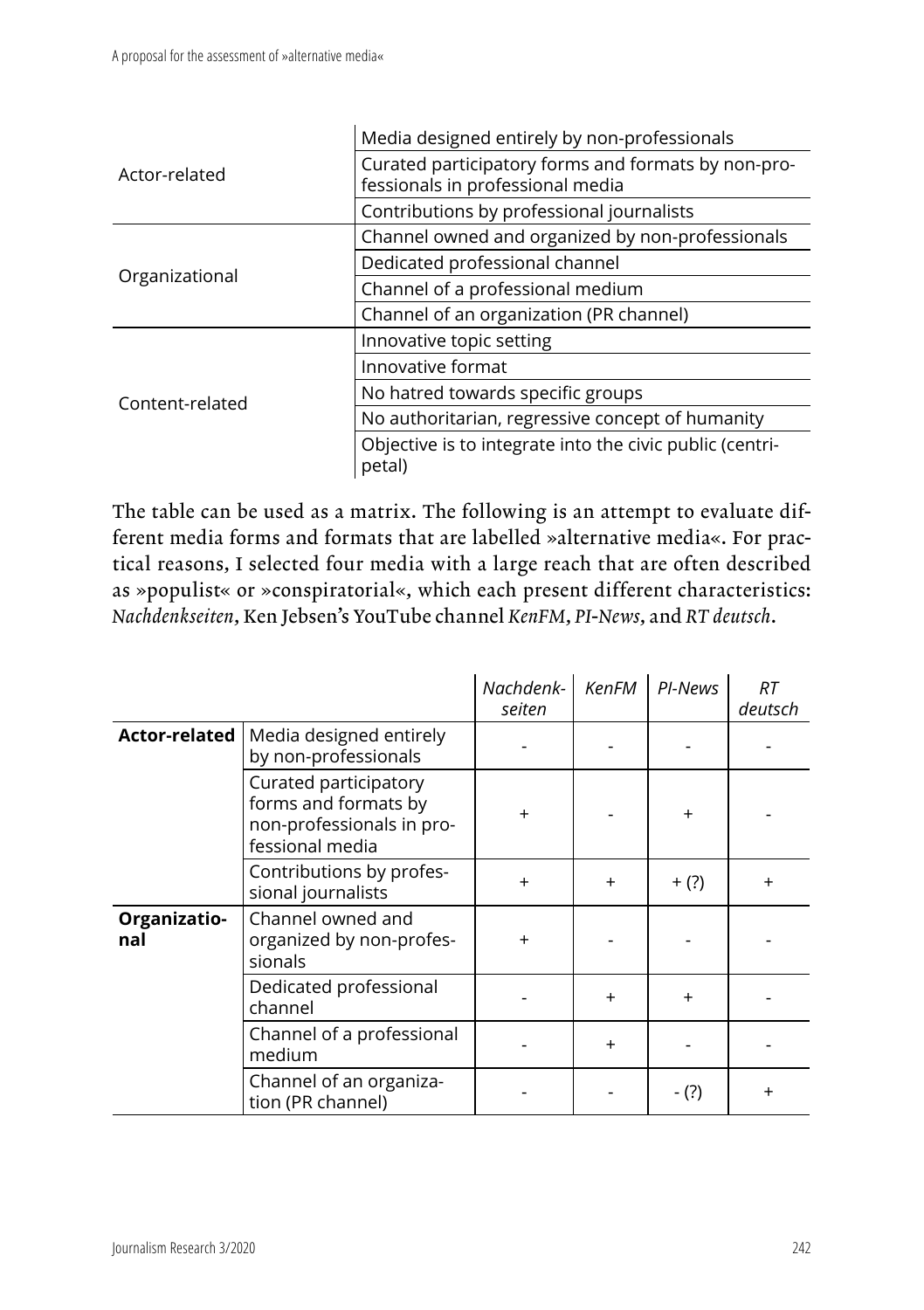|                     |                                                                   | Nachdenk-<br>seiten | KenFM     | PI-News | RT<br>deutsch |
|---------------------|-------------------------------------------------------------------|---------------------|-----------|---------|---------------|
| Content-<br>related | Innovative topic setting                                          | $\ddot{}$           | $\ddot{}$ |         | $\ddot{}$     |
|                     | Innovative format                                                 |                     | $\ddot{}$ |         |               |
|                     | No hatred towards specific<br>groups                              | $\ddot{}$           |           |         |               |
|                     | No authoritarian, regressi-<br>ve concept of humanity             | $\ddot{}$           |           |         | $+$ (?)       |
|                     | Objective is to integrate<br>into civic public (centri-<br>petal) | $\ddot{}$           | $-(?)$    |         |               |

Both the actor-related and organizational, but especially the content-related criteria are merely an initial, superficial classification. It would take a content analysis to provide empirical proof. Since such an analysis would exceed the scope of this article, some points must remain open for the time being.

A key criterion in communication science would be the crucial question: What is your stance towards the general public? Do the groups and their media prefer to remain in their respective sub-publics and reinforce centrifugal tendencies, or is their objective to integrate into a shared civic public? Key knockout criteria for this would be hatred towards specific groups, such as Islamophobia, and an authoritarian regressive concept of humanity, such as that of some »Corona rebels«.

Once the catalogue of criteria is further differentiated, it could facilitate more precise descriptions of »alternative media«, or even of individual articles, rather than generally describing them as »populist« or »conspiracist«.

We are also not yet able to categorize traditional alternative media according to this catalog. How would we classify citizen radios, fully participatory forums, or city newspapers? The results would probably be as colorful and diverse as the different scenes themselves.

Overall, of course, the table won't tell us whether we are dealing with an alternative medium in the traditional sense or a medium offering »alternative facts«. However, we hope that this overview might facilitate a first attempt at classifying and evaluating these media. It remains to be studied whether this categorization will be suitable for further use.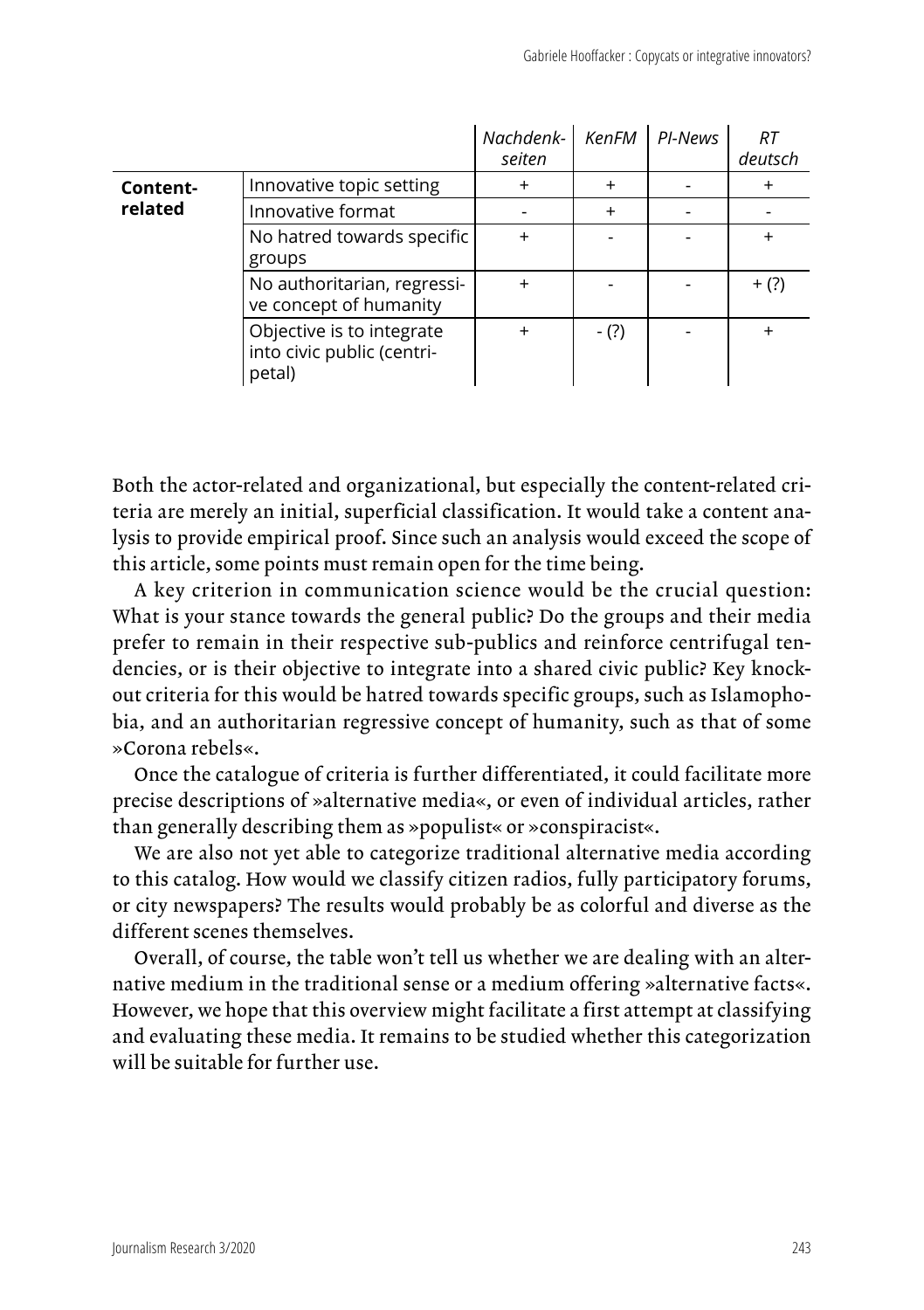## About the author

Gabriele Hooffacker (\*1959), Dr. phil., is a Professor teaching at the Faculty of Computer Science and Media at Leipzig University of Applied Sciences. She is coeditor of Journalistik. Contact: [g.hooffacker@link-m.de](mailto:g.hooffacker@link-m.de)

*Translation: Kerstin Trimble*

References

- AfDBayern (Ed.) (o. J.): Alternativmedien. [https://www.afdbayern.de/alternativ](https://www.afdbayern.de/alternativmedien/)[medien/](https://www.afdbayern.de/alternativmedien/) (7.8.2020)
- Nürnberger Medienakademie e. V. (Ed.) (2000ff.): alternativer medienpreis. <https://www.alternativer-medienpreis.de>(7.8.2020)
- Aust, Stefan; Laabs, Dirk (2014): *Heimatschutz. Der Staat und die Mordserie des NSU.* München: Pantheon.
- Bonfadelli, Heinz (2019): Medien, Öffentlichkeit und Integration. In: Pickel, Gert; Decker, Oliver; Kailitz, Steffen; Röder, Antje; Schulze Wessel, Julia (Eds.): *Handbuch Integration.* Wiesbaden: Springer VS.
- Bürgerreporter Chancen für das Lokal-Fernsehen (2015): [https://www.die-medi](https://www.die-medienanstalten.de/service/datenbanken/forschungsprojekte-datenbank/buergerreporter-chancen-fuer-das-lokal-fernsehen/)[enanstalten.de/service/datenbanken/forschungsprojekte-datenbank/buergerre](https://www.die-medienanstalten.de/service/datenbanken/forschungsprojekte-datenbank/buergerreporter-chancen-fuer-das-lokal-fernsehen/)[porter-chancen-fuer-das-lokal-fernsehen/](https://www.die-medienanstalten.de/service/datenbanken/forschungsprojekte-datenbank/buergerreporter-chancen-fuer-das-lokal-fernsehen/) (19.2.2018)

Burmeister, Jana (2008): *Partizipative Medien im Internet: Vergleich der Redaktionssysteme von kollaborativen publizistischen Formaten*. Hamburg: Igel.

Diederich, Axel; Schindowski, Waldemar (Eds.) (1986): *Verzeichnis der Alternativpresse.* Berlin: ID Verlag.

Engel, Peter; Schmitt, W. Christian (1974): *Klitzekleine Bertelsmänner. Literarisch-publizistische Alternativen 1965-1973*. Hann. Münden: Gauke.

Engesser, Sven; Wimmer, Jeffrey (2009): Gegenöffentlichkeit(en) und partizipativer Journalismus im Internet. In: *Publizistik*, (54)1, pp. 43-63.

- Förster, Stefan (2017): *Vom Urknall zur Vielfalt. 30 Jahre Bürgermedien in Deutschland*. Leipzig: Vistas.
- Hauser, Stefan; Opilowksi, Roman; Wyss, Eva L. (Eds.) (2019): *Alternative Öffentlichkeiten. Soziale Medien zwischen Partizipation, Sharing und Vergemeinschaftung*. Bielefeld: transcript.
- Heitmeyer, Wilhelm (Ed.) (2002-2011): *Deutsche Zustände* (Bde. 1-10). Frankfurt/M.: Suhrkamp.
- Henkelmann, Katrin; Jäckel, Christian; Stahl, Andreas; Wünsch, Niklas; Zopes, Benedikt (Hrsg) (2020): *Konformistische Rebellen. Zur Aktualität des autoritären Charakters*. Berlin: Verbrecher Verlag.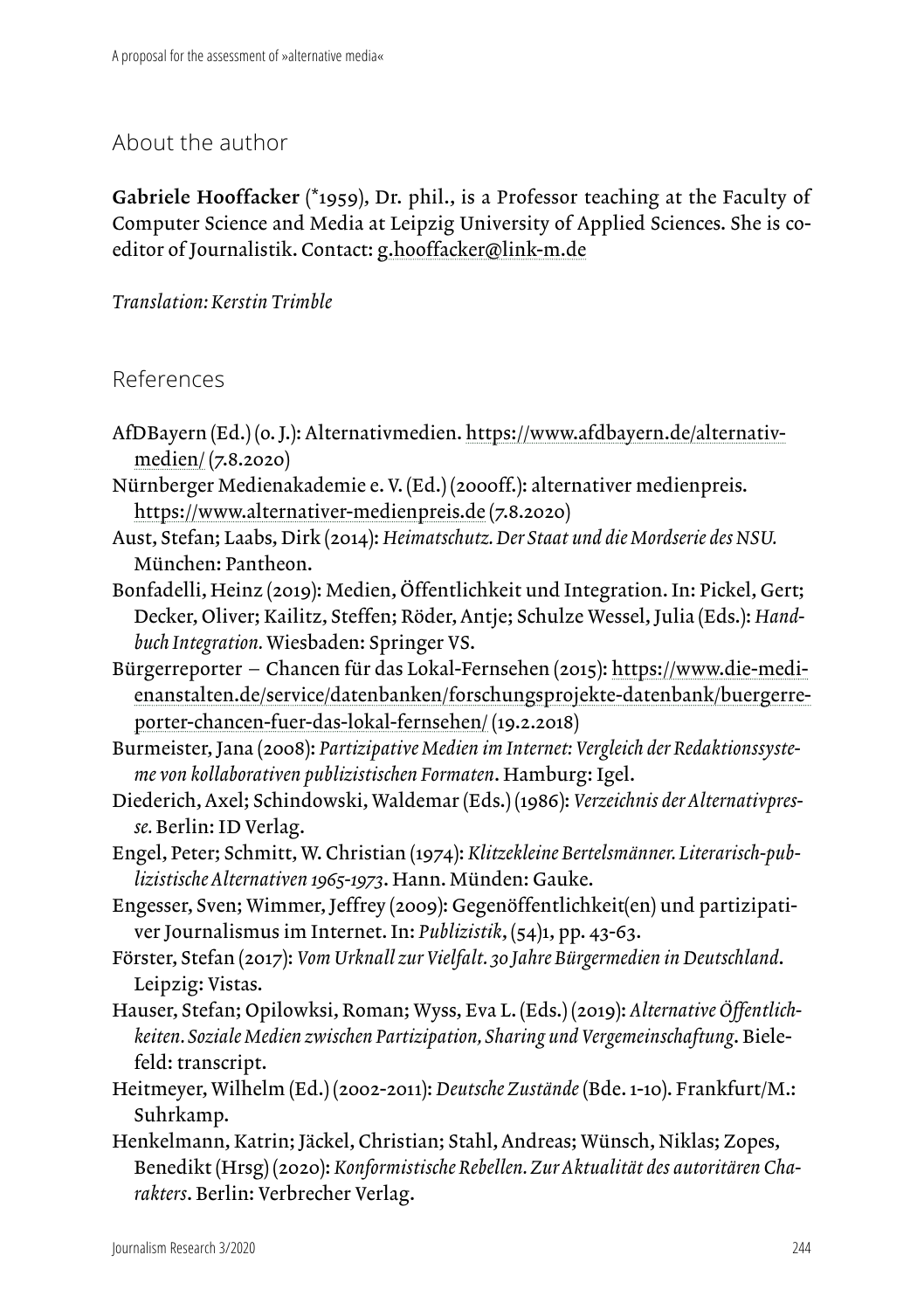- Hooffacker, Gabriele (2008): Aufstieg und Niedergang einer Non-Profit-Community 1987 - 1997 - 2007. In *Medien und Kommunikation in der Wissensgesellschaft* (pp. 282-296). Konstanz: UVK.
- Hooffacker, Gabriele (2018): Bürgerreporter: zwischen Partizipation und professioneller Redaktion. Formate des Bürgerjournalismus im Lokalfernsehen. In: *Journalistik,* 1(3), pp. 22-34. [https://journalistik.online/wp-content/](https://journalistik.online/wp-content/uploads/2019/02/Journalistik_3-2018_de.pdf) [uploads/2019/02/Journalistik\\_3-2018\\_de.pdf](https://journalistik.online/wp-content/uploads/2019/02/Journalistik_3-2018_de.pdf) (5.10.2020)
- Hooffacker, Gabriele; Lokk, Peter (2009): Kurze Geschichte der »Presse von unten«. In: Hooffacker, Gabriele (Ed.): *Bürgermedien, Neue Medien, Alternativmedien* (pp. 9-32). München: Verlag Hooffacker. (zuerst 1989)
- Hooffacker, Gabriele; Lokk, Peter (1997): *Online Guide Politik & Gesellschaft*. Reinbek bei Hamburg: Rowohlt.
- Hooffacker, Gabriele; Kenntemich, Wolfgang; Kulisch, Uwe (Hrsg) (2018): *Die neue Öffentlichkeit*. Wiesbaden: Springer VS.
- Krüger, Uwe (2018): Der neue Strukturwandel der Öffentlichkeit und die German Angst. In: Hooffacker, Gariele; Kenntemich, Wolfgang; Kulisch, Uwe (Hrsg) (2018): *Die neue Öffentlichkeit*. Wiesbaden: Springer VS.
- Loosen, Wiebke (2016): Publikumsbeteiligung im Journalismus. In: Meier, Klaus; Neuberger, Christoph: *Journalismusforschung*. Baden-Baden: Nomos, Pp. 287-318.
- Meyen, Michael (2013): »*Wir haben freier gelebt*«*. Die DDR im kollektiven Gedächtnis der Deutschen*. Bielefeld: transcript.
- Meyen, Michael (2019f.): Das mediale Erbe der DDR. Akteure, Aneignung, Tradierung.<https://medienerbe.hypotheses.org/>(9.8.2020)
- Nachtwey, Oliver; Heumann, Maurits (2019): Regressive Rebellen und autoritäre Innovatoren: Typen des neuen Autoritarismus. In: Dörre, Klaus; Rosa, Hartmut; Becker, Karina; Bose, Sophie; Seyd, Benjamin (Eds.): *Große Transformation? Zur Zukunft moderner Gesellschaften*. Wiesbaden: Springer VS, pp. 435-453.
- Neuberger, Christoph (2007): Interaktivität, Interaktion, Internet. Eine Begriffsklärung. In: *Publizistik*, (52)1, pp. 33-50.
- Neuberger, Christoph (2010): Illusionäre Interaktion. Horst Pöttkers Analyse der Entfremdung und der Kompensation durch Massenmedien. In: Eberwein, Tobias; Müller, Daniel (Eds.): *Journalismus und Öffentlichkeit. Eine Profession und ihr gesellschaftlicher Auftrag.* Wiesbaden: Springer VS, pp. 97-105.
- Neuberger, Christoph (2012): Bürgerjournalismus als Lösung? Empirische Ergebnisse zu den journalistischen Leistungen von Laienkommunikation. In: Jarren, Otfried; Künzler, Matthias; Puppis, Manuel: *Medienwandel oder Medienkrise? Folgen für Medienstrukturen und ihre Erforschung*. Baden-Baden: Nomos, pp. 53-76.
- Neuberger, Christoph (2014): Konflikt, Konkurrenz, Kooperation. Interaktionsmodi in einer Theorie der dynamischen Netzwerköffentlichkeit. In: *Medien & Kommunikationswissenschaft (MuK)*, (62)4, pp. 567-587.